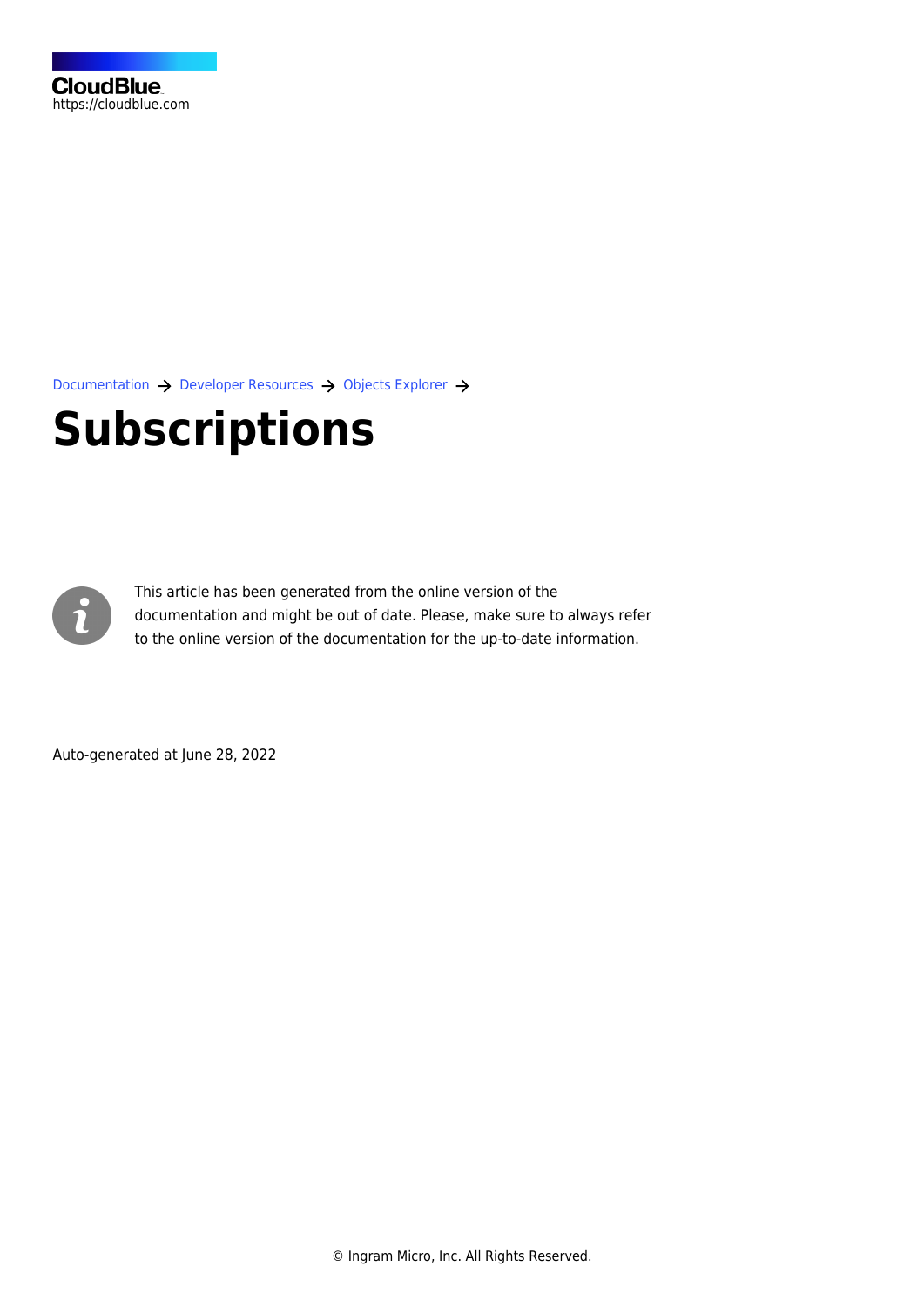#### **Overview**

A subscription on the Connect platform is an object that represents what your customers actually purchased (e.g., physical goods) or subscribed to (e.g., software as a service licenses). Moreover, subscriptions store product activation data and inquired information that can be specified during the Ordering phase or Fulfillment phase. Provided subscription data is interconnected with the provided product configuration and fulfillment requests on the Connect platform. Thus, for instance, an approved purchase fulfillment request activates a subscription, while an approved cancel request terminates a subscription. Note that subscriptions can also be used for billing consolidation operations. Therefore, this provides business partners with a systematic way to consolidate billing data for each product arrangement.

### **Additional Information**

Please refer to the [Subscriptions Management Module](https://connect.cloudblue.com/community/modules/subscriptions/) documentation for more information.



Follow the workflow by clicking on the different transitions represented in the image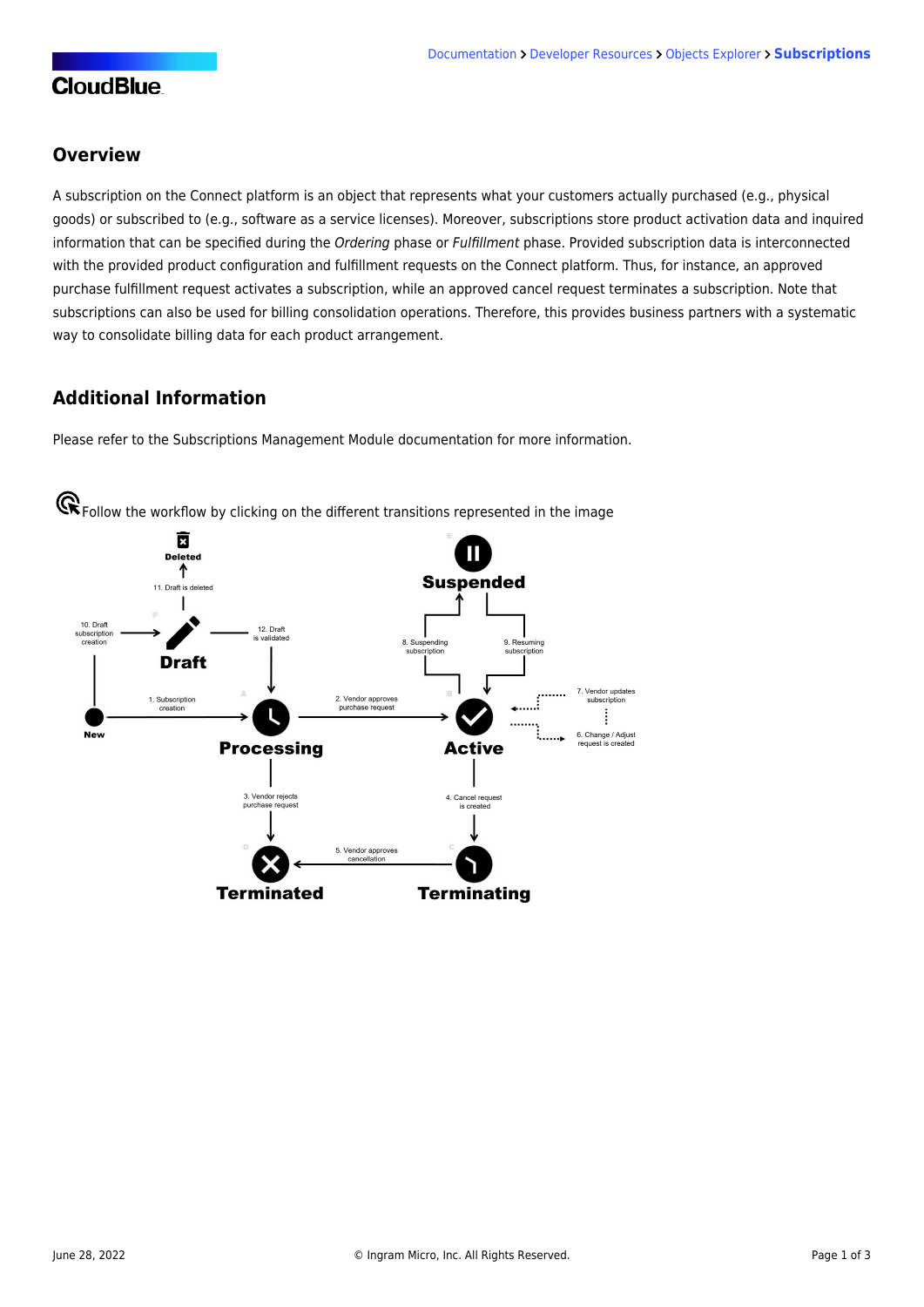## **CloudBlue**